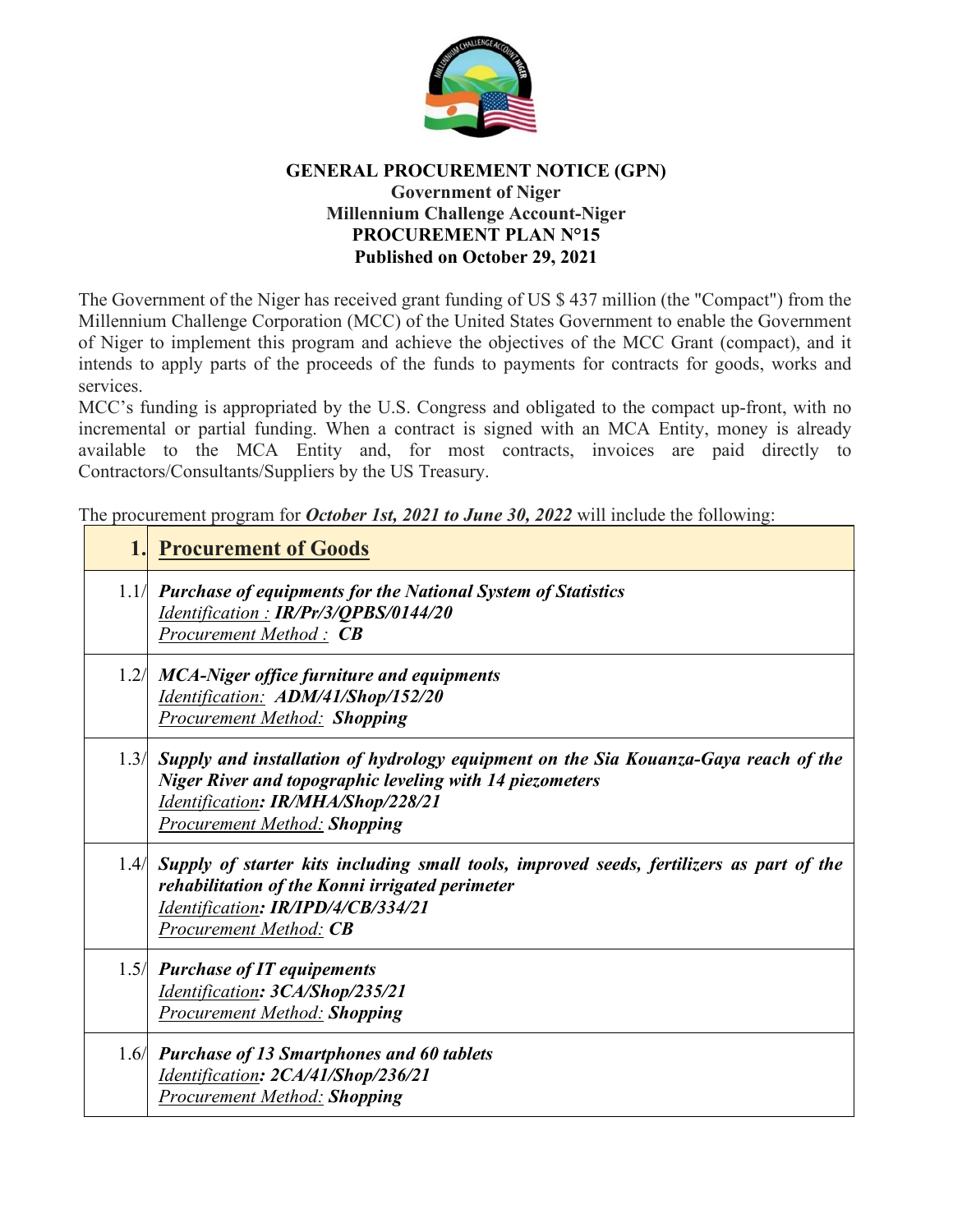|        | 1.7/ Purchase of vehicles and cross-country motorcycles with protective helmets<br>Identification: 2CA/CB/237/21<br>Procurement Method: CB                                                                     |
|--------|----------------------------------------------------------------------------------------------------------------------------------------------------------------------------------------------------------------|
|        | 1.8/ Purchase of inspection equipment (150 scales, 250 probes,) and kit for inspector (150)<br>Identification: IR/MSM/3/Shop/238/21<br><b>Procurement Method: Shopping</b>                                     |
|        | 1.9 Purchase of office equipment<br>Identification: 3CA/Shop/239/21<br><b>Procurement Method: Shopping</b>                                                                                                     |
|        | $1.10$ Purchase of communication radios for vehicles of MCA-Niger and security equipment of<br>the new CRA/PRAPS office in Niamey<br>Identification: ADM/41/Shop/240/21<br><b>Procurement Method: Shopping</b> |
|        | 1.11/ Purchase of tires for MCA-Niger vehicles<br>Identification: ADM/41/Shop/241/21<br><b>Procurement Method: Shopping</b>                                                                                    |
| 1.12/  | Acquisition of disinfectants and hygiene equipment<br>Identification: ADM/41/Shop/242/21<br>Procurement Method: Shopping                                                                                       |
| 1.13/  | Acquisition of waste management equipment for the department of Birni Konni (PGES<br>Konni)<br>Identification: IR/IPD/3/Shop/243/21<br><b>Procurement Method: Shopping</b>                                     |
| 1.14/  | <b>MCA-Niger office furniture and equipment</b><br>Identification: ADM/41/Shop/254/21<br><b>Procurement Method: Shopping</b>                                                                                   |
| 1.15/  | <b>Acquisition of Tee shirt and Mosquitoes</b><br>Identification: IR/MSM/3/Shop/257/21<br><b>Procurement Method: Shopping</b>                                                                                  |
| 2/     | <b>Procurement of Services (to include Consultant Services)</b>                                                                                                                                                |
| 2.1/   | Firms                                                                                                                                                                                                          |
| 2.1.1/ | <b>Capacity Building in Monitoring &amp; Evaluation</b><br>Identification: ME/31/QCBS/198/21<br><b>Procurement Method: QCBS</b>                                                                                |
| 2.1.2/ | Recruitment of a firm in charge for diagnostic and certification of the maintenance<br>Identification: ADM/41/LCS/255/20<br>Procurement Method: LCS                                                            |
|        | <b>2.2/ Individuals Consultants</b>                                                                                                                                                                            |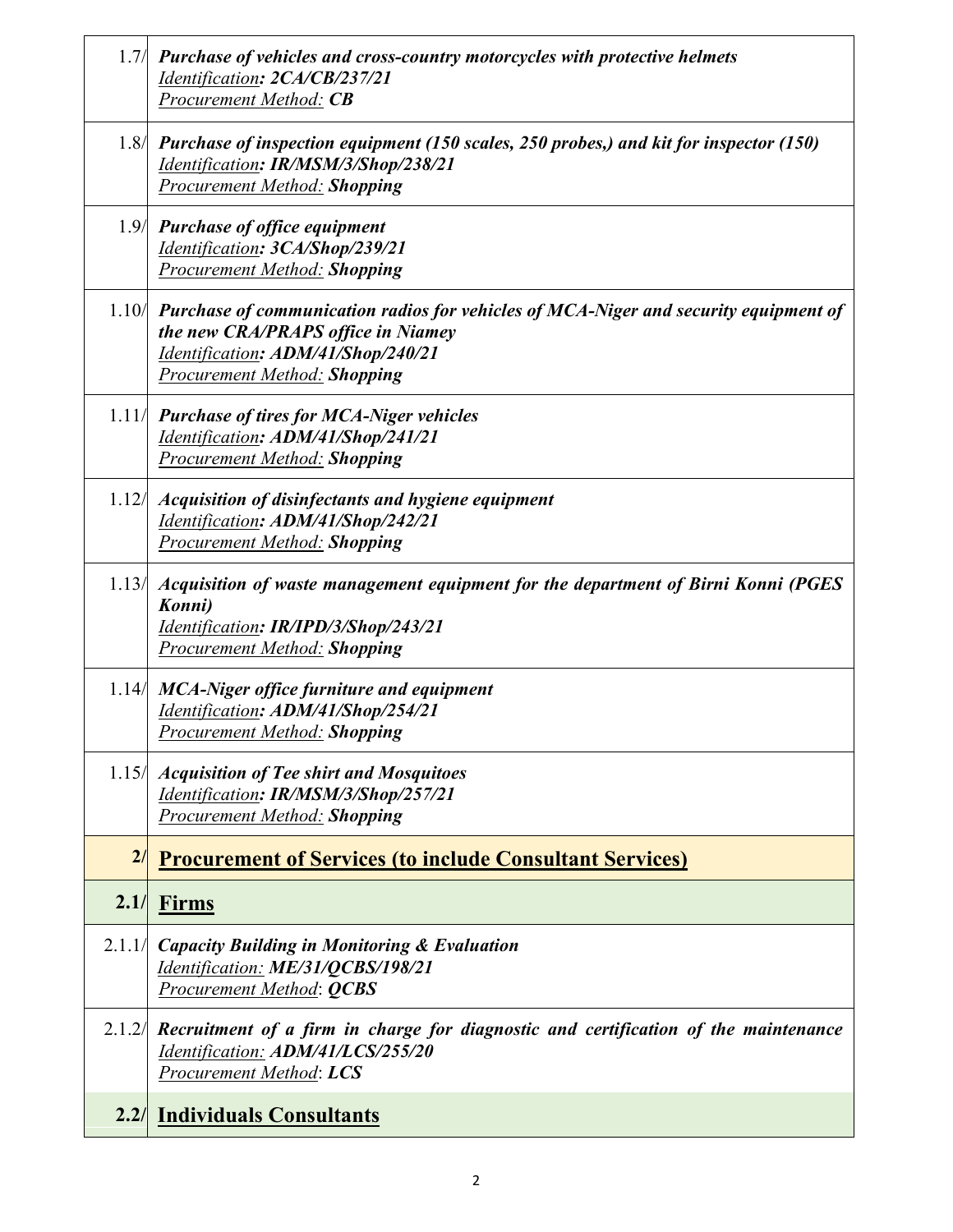| 2.2.1/ Recruitment of a consultant for capacity building of Private Sector Partnership Fund<br>beneficiaries<br>Identification: CR/CRA/2/IC/105/19<br>Procurement Method: IC                                                                                       |
|--------------------------------------------------------------------------------------------------------------------------------------------------------------------------------------------------------------------------------------------------------------------|
| 2.2.2/ Recruitment of Consultant for Training in the mastery and filling of land tenure security<br>tools (New format)<br>Identification: IR/MSM/1/IC/204/21<br><b>Procurement Method: IC</b>                                                                      |
| 2.2.3/ Recruitment of panelists to evaluate MCA-Niger procurement offers<br>Identification: ADM/41/IC/227/21<br>Procurement Method: IC                                                                                                                             |
| 2.2.4 Recruitment of an individual consultant for training in knowledge and filling in new land<br>security forms for Agro-sylvo-Pastoral investments for the benefit of Cofocom / CRC<br>Identification: IR/MSM/1/IC/245/21<br>Procurement Method: IC             |
| 2.2.5/ Recruitment of an individual consultant in charge of "Training and technical supervision<br>of actors in the context of waste management for the department of Birni Konni (PGES<br>Konni)"<br>Identification: IR/IPD/3/IC/246/21<br>Procurement Method: IC |
| 2.2.6 Recruitment of a concierge for Konni's passage house<br>Identification: ADM/41/IC/248/21<br>Procurement Method: IC                                                                                                                                           |
| 2.2.7/ Recruitment of Sexual Harassement consultant<br>Identification: ADM/41/IC/253/21<br>Procurement Method: IC                                                                                                                                                  |
| 2.2.8/ Recruitment of 2 short time consultants for PAP<br>Identification: ADM/41/IC/256/21<br>Procurement Method: IC                                                                                                                                               |
| <b>3/ Non-Consultant Services</b>                                                                                                                                                                                                                                  |
| 3.1/ Recruitment of an MCA-Niger electrical compliance diagnostic provider headquarters,<br>transit house and regional offices<br>Identification: ADM.Esp/41/NCS/182/20<br>Procurement Method: Shopping                                                            |
| 3.2/ Reproduction of new forms for formalizing land rights (form and register)<br>Identification: IR/MSM/1/NCS/203/21<br><b>Procurement Method: Shopping</b>                                                                                                       |
| 3.3/ Recruitment of a firm facilitating the strategic retreat of the MCA Niger team<br>Identification: ADM/41/Shop/226/21<br><b>Procurement Method: Shopping</b>                                                                                                   |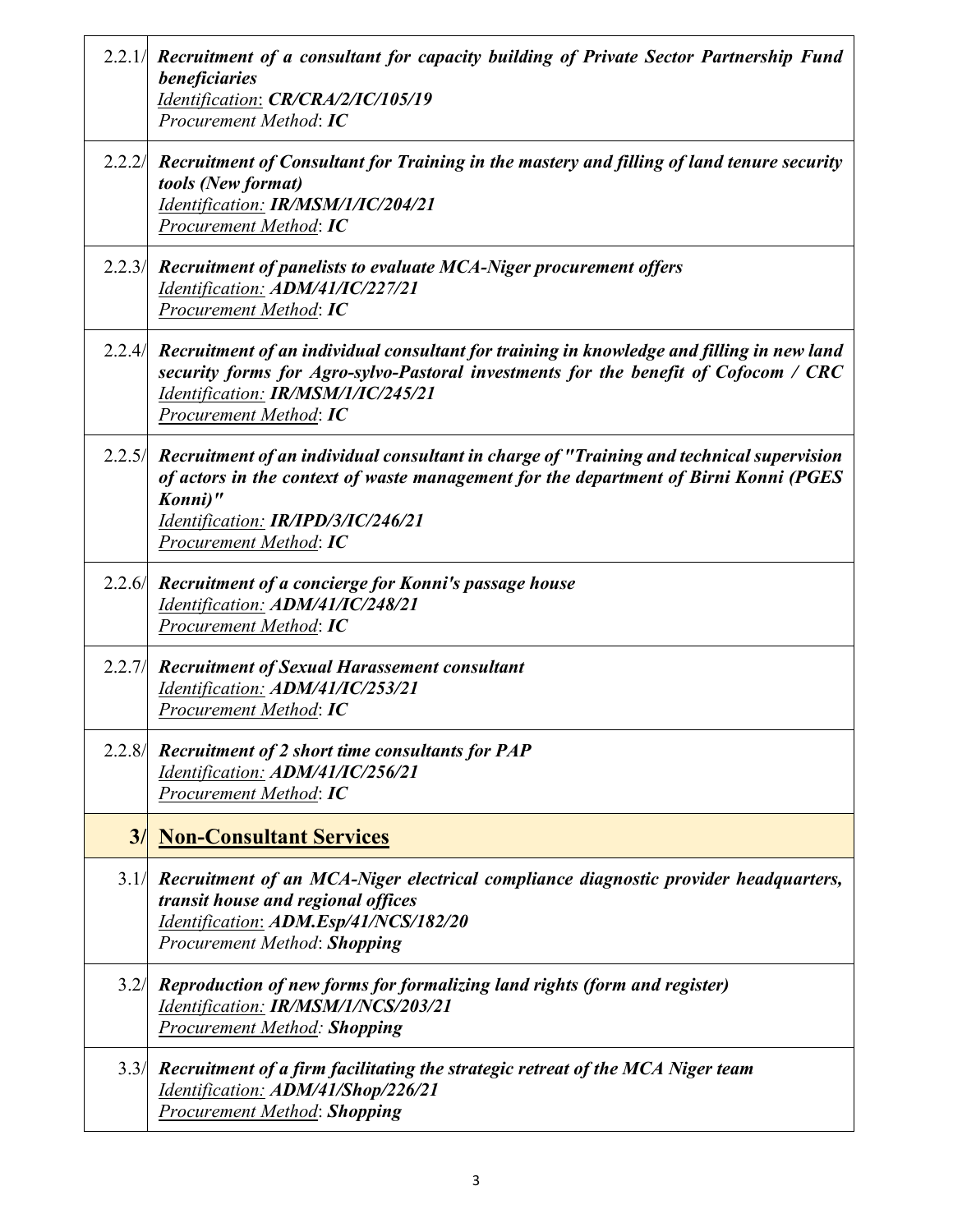|      | 3.4 $\parallel$ Recruitment of a service provider for the disinfection of MCA-Niger and the four regions<br>offices and vehicles, (framework contract)<br>Identification: ADM/41/NCS/249/21<br><b>Procurement Method: Shopping</b>              |
|------|-------------------------------------------------------------------------------------------------------------------------------------------------------------------------------------------------------------------------------------------------|
|      | 3.5/ Recruitment of a service provider in charge of the security for the regional offices<br>Identification: ADM/41/NCS/250/21<br><b>Procurement Method: Shopping</b>                                                                           |
|      | <b>4. Procurement of Works</b>                                                                                                                                                                                                                  |
|      | 4.1/ Construction of corridors<br>Identification: CR/PRAPS/3/CB/114/20<br><b>Procurement Method: CB</b>                                                                                                                                         |
| 4.2/ | <b>Construction of livestock markets</b><br>Identification: CR/PRAPS/3/CB/144/20<br><b>Procurement Method: CB</b>                                                                                                                               |
|      | 4.3/ Development work on irrigated areas<br>Identification: CR/CRA/1/CB/140/20<br><b>Procurement Method: CB</b>                                                                                                                                 |
| 4.4/ | Construction and rehabilitation of community infrastructure as part of the compensation<br>generated by the rehabilitation of the Konni irrigated perimeter<br>Identification: IR/IPD/4/Shop/169/20<br>Procurement Method: CB                   |
| 4.5/ | Construction Sia / small-scale Irrigation - Supply and installation of irrigation kits,<br>pumping kits and drilling works for the Sia Kouanza perimeters-Tranche 2<br>Identification: IR/IPD/2/CB/217/21<br>Procurement Method: CB             |
|      | 4.6/ Construction Sia / small-scale Irrigation - Supply and installation of irrigation kits,<br>pumping kits and drilling works for the Sia Kouanza perimeters-Tranche 2<br>Identification: IR/IPD/2/CB/218/21<br><b>Procurement Method: CB</b> |
|      | 4.7/ Animal Health - Construction<br>Identification: CR/PRAPS/1/CB/251/21<br><b>Procurement Method: CB</b>                                                                                                                                      |
|      | 4.8/ Construction of a specialized waste management unit including the sanitized sorting<br>platform at Birnin Konni<br>Identification: Esp/CB/252/21<br><b>Procurement Method: CB</b>                                                          |

Contracts for goods, works and services financed under the program will be implemented according to the principles, rules and procedures set out in the MCC Program Procurement Guidelines, which can be found at the MCA Niger's website.